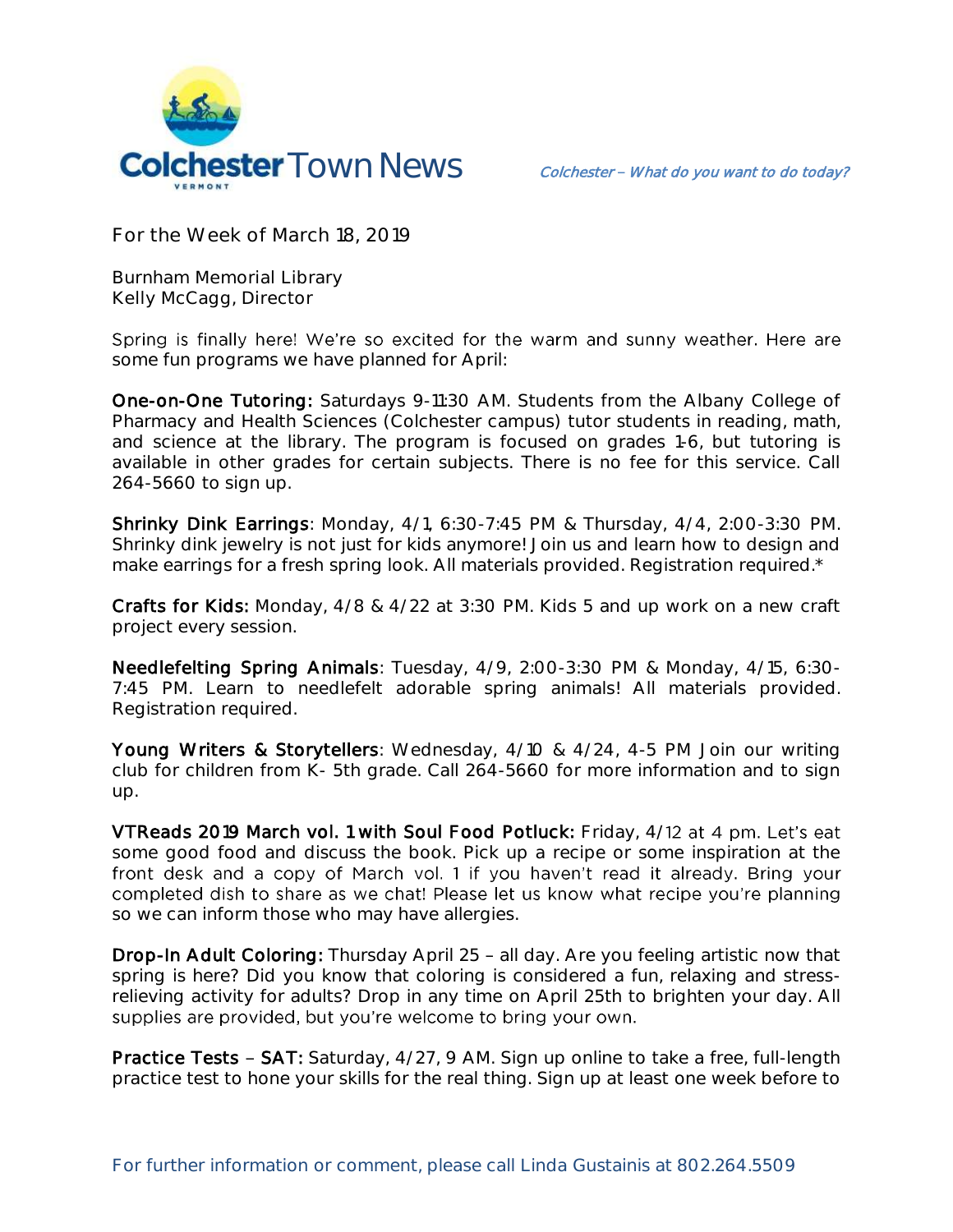

reserve your spot! Participants will receive a full score report from Princeton Review. Call the library for more details.\*

Do you want to get all the latest library happenings in the convenience of your inbox? Then sign up for our e-newsletter. We'll be sending monthly updates for all our interested patrons: <https://colchestervt.gov/718/Our-eNewsletter>

For more about Burnham Library events visit<http://colchestervt.gov/library> or call (802) 264-5660.

**Parks and Recreation Department Glen Cuttitta, Director**

Did your Activity Guide end up in the recycle bin already? Download a PDF from our website at:<http://colchestervt.gov/335/Program-Registration> or pick up a hard copy at our office. There are many programs still scheduled to start and there's something for everyone throughout the months of March and April. A reminder that all Summer Camp registrations are now open too! Don't forget about these upcoming programs; these classes are in the Winter/Spring Guide:

Swiss Roll Cakes (Ages 18+): Sunday, 3/24, 1-4 PM, Bayside Activity Center. See p. 23 of Activity Guide for details.

AARP Smart Driver (Ages 55+): Monday, 3/25, 12:00-4:30 PM, Bayside Activity Center. See p. 28 for details.

Tiny Trekkers (Ages  $3 - 5$ ): Wednesdays,  $3/27 - 4/10$ , 10-11 AM, Locations vary: see p.7 for details.

Harry Potter Cooking Class (Ages 4 - 7): Saturday, 3/30, 2-4 PM, Bayside Activity Center. See p. 12 for details.

Online registration is open for all programs at<http://bit.ly/WebTracColchester> or visit our office during regular hours.

For more about Parks & Rec visit [http://colchestervt.gov/recreation](http://colchestervt.gov/Recreation/parksNRec.shtml) or call (802) 264-5640.

**Upcoming Town Meetings:** 

 Planning Commission: 1st & 3rd Tuesdays of the month, 7:00 PM. The March 19, 2019 meeting of the Planning Commission has been cancelled. Next meeting: 4/2